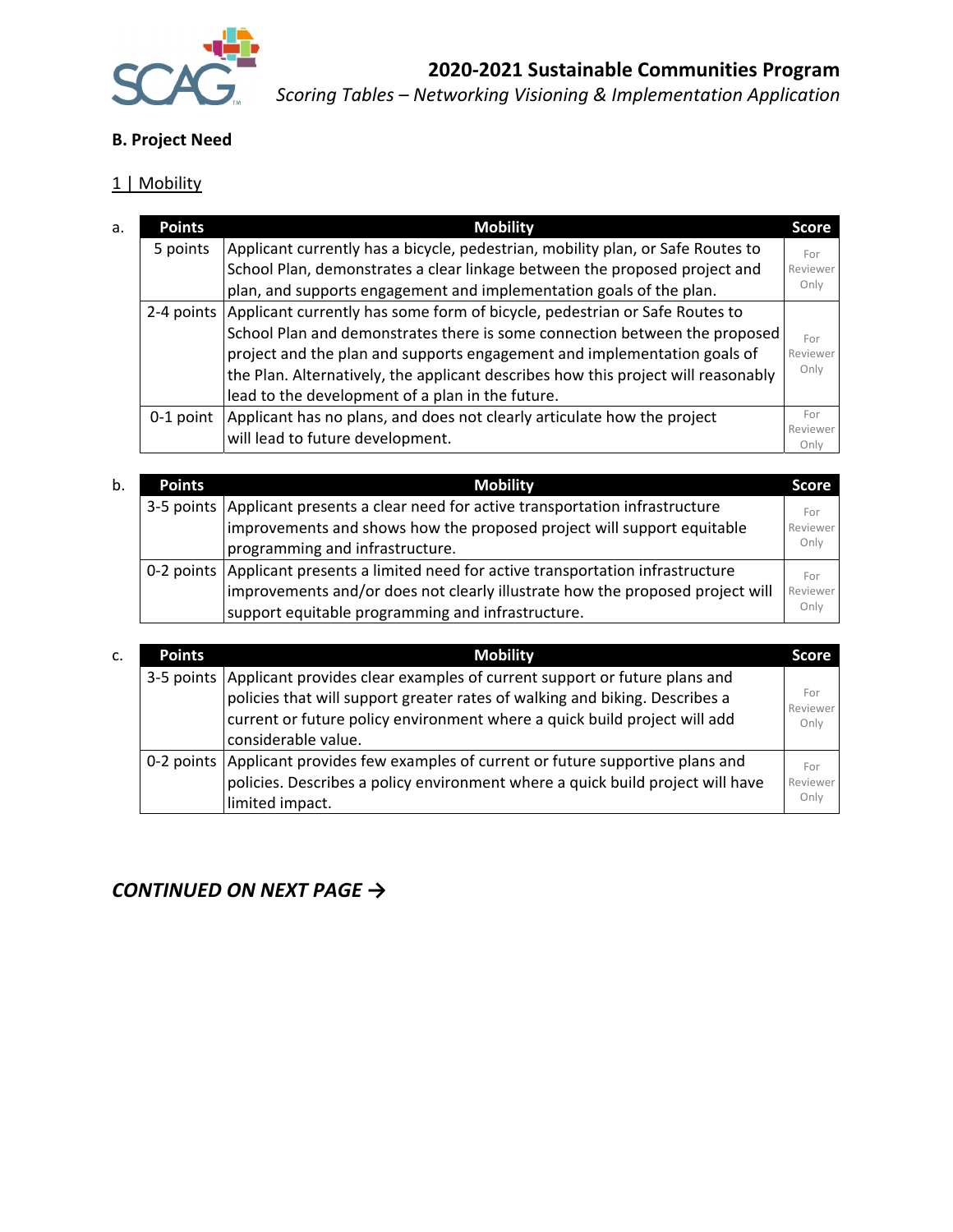

## 2 | Safety Benefits

|           |                      | Group A - Population over 250,000    |                |       |
|-----------|----------------------|--------------------------------------|----------------|-------|
| Points    | Total Fatal & Injury | <b>Bicyclists</b>                    | Pedestrians    | Score |
| 15        | Rankings 1-3         | Rankings 1-5                         | Rankings 1-4   |       |
| 10        | Rankings 4-5         | Rankings 6-7                         | Ranking 5      |       |
| 5         | Rankings 6-8         | Rankings 8-10                        | Rankings 6-12  |       |
| 0         | Rankings 9+          | Rankings 11+                         | Rankings 13+   |       |
|           |                      | Group B - Population 100,001-250,000 |                |       |
| Points    | Total Fatal & Injury | <b>Bicyclists</b>                    | Pedestrians    | Score |
| 15        | Rankings 1-14        | Rankings 1-16                        | Rankings 1-14  |       |
| 10        | Rankings 15-26       | Rankings 17-33                       | Rankings 15-34 |       |
| 5         | Rankings 27-39       | Rankings 34-46                       | Rankings 35-45 |       |
| 0         | Rankings 40+         | Rankings 47+                         | Rankings 46+   |       |
|           |                      | Group C - Population 50,001-100,000  |                |       |
| Points    | Total Fatal & Injury | <b>Bicyclists</b>                    | Pedestrians    | Score |
| 15        | Rankings 1-25        | Rankings 1-35                        | Rankings 1-30  |       |
| 10        | Rankings 26-53       | Rankings 36-59                       | Rankings 31-57 |       |
| 5         | Rankings 54-78       | Rankings 60-85                       | Rankings 58-82 |       |
| 0         | Rankings 79+         | Rankings 86+                         | Rankings 83+   |       |
|           |                      | Group D - Population 25,001-50,000   |                |       |
| Points    | Total Fatal & Injury | <b>Bicyclists</b>                    | Pedestrians    | Score |
| 15        | Rankings 1-28        | Rankings 1-30                        | Rankings 1-28  |       |
| 10        | Rankings 29-48       | Rankings 31-57                       | Rankings 29-45 |       |
| 5         | Rankings 49-72       | Rankings 58-82                       | Rankings 46-74 |       |
| 0         | Rankings 73+         | Rankings 83+                         | Rankings 75+   |       |
|           |                      | Group E - Population 10,001-25,000   |                |       |
| Points    | Total Fatal & Injury | <b>Bicyclists</b>                    | Pedestrians    | Score |
| 15        | Rankings 1-19        | Rankings 1-26                        | Rankings 1-32  |       |
| 10        | Rankings 20-46       | Rankings 27-46                       | Rankings 33-50 |       |
| 5         | Rankings 47-72       | Rankings 47-81                       | Rankings 51-77 |       |
| 0         | Rankings 73+         | Rankings 82+                         | Rankings 78+   |       |
|           |                      | Group F - Population 2,501-10,000    |                |       |
| Points    | Total Fatal & Injury | <b>Bicyclists</b>                    | Pedestrians    | Score |
| 15        | Rankings 1-24        | Rankings 1-39                        | Rankings 1-31  |       |
| 10        | Rankings 25-42       | Rankings 40-55                       | Rankings 32-53 |       |
| 5         | Rankings 43-48       | Rankings 56-65                       | Rankings 54-62 |       |
| 0         | Rankings 49+         | Rankings 66+                         | Rankings 63+   |       |
|           |                      | Group G - Population 1-2,500         |                |       |
| Points    | Total Fatal & Injury | <b>Bicyclists</b>                    | Pedestrians    | Score |
| 15        | Rankings 1           | Rankings 1-2                         | Ranking 1      |       |
| 10        | Rankings 2           | Rankings 3-4                         | Ranking 2      |       |
| 5         | Rankings 3           | Rankings 5-7                         | Rankings 3-7   |       |
| $\pmb{0}$ | Rankings 4+          | Rankings 8+                          | Rankings 8+    |       |
|           |                      | <b>Counties</b>                      |                |       |
| Points    | Total Fatal & Injury | <b>Bicyclists</b>                    | Pedestrians    | Score |
| 15        | Rankings 1-13        | Rankings 1-26                        | Ranking 1-38   |       |
| 10        | Rankings 14-16       | Rankings 27-37                       | Ranking 39-43  |       |
| 5         | Rankings 17-57       | Rankings 38-50                       | Rankings 44-48 |       |
| 0         | Ranking 58           | Rankings 51+                         | Rankings 49+   |       |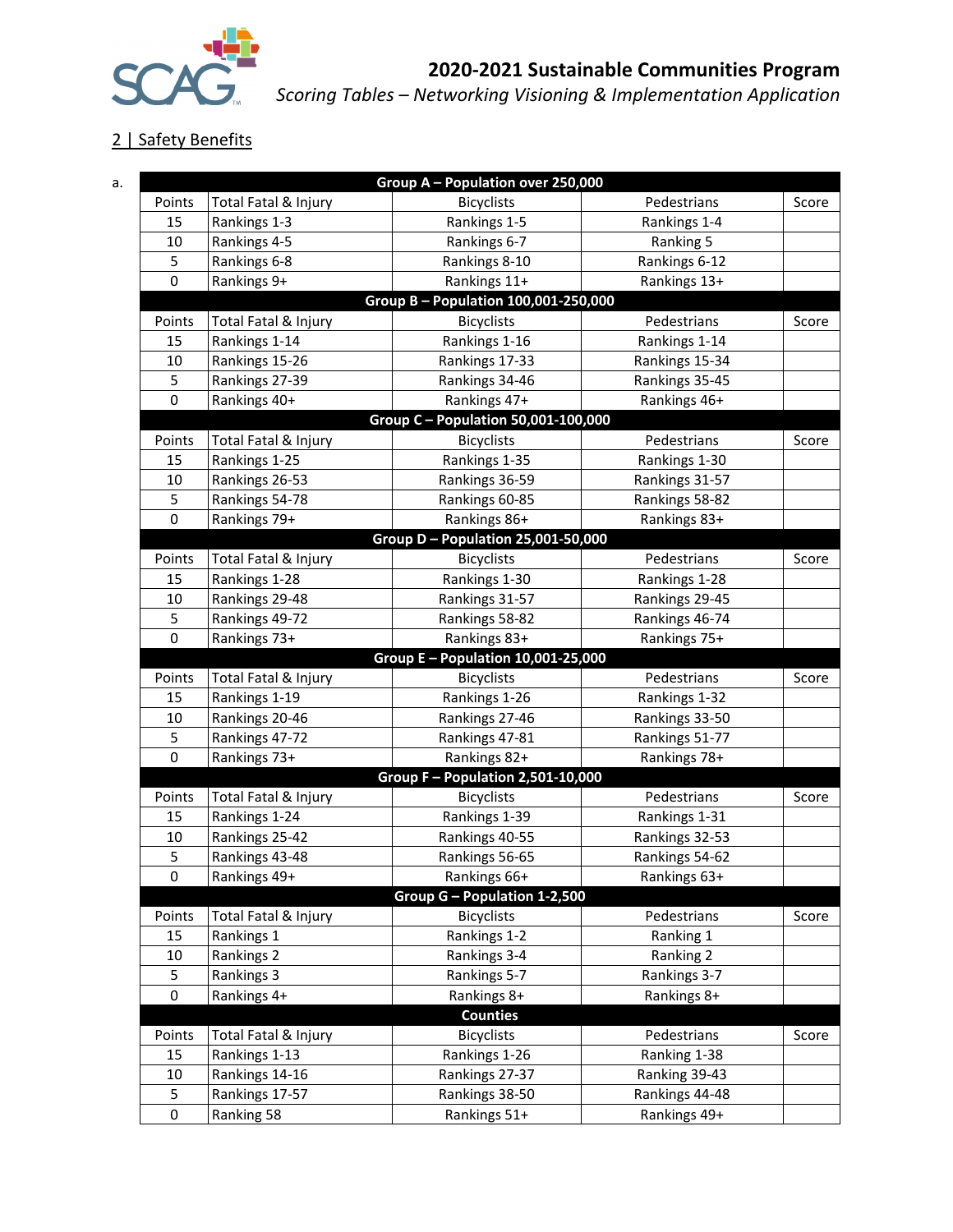

*Scoring Tables – Networking Visioning & Implementation Application*

*Safety Benefits Table Notes*

- *California Office of Traffic Safety groups cities by population and ranks them within each group*
- *Counties are ranked against other counties in the state*
- *Some of the categories jurisdictions are ranked by include:*
	- o *All collisions*
	- o *Bicycle involved collisions*
	- o *Pedestrian involved collisions*
- *Points were distributed based on how cities in the SCAG region ranked in each group (see table)*
- *The final safety score for each jurisdiction is an average of the scores of the three categories*

| b. | <b>Points</b> | Safety                                                                                       | <b>Score</b>     |
|----|---------------|----------------------------------------------------------------------------------------------|------------------|
|    |               | 3-5 points   Additional factors are identified that pose significant challenges to expanding | For              |
|    |               | rates of walking and bicycling and/or reducing collisions. A clear plan for                  | Reviewer         |
|    |               | engaging stakeholders and agency staff to address the issues identified.                     | Only             |
|    |               | 0-2 points Additional factors are mentioned but clear strategies for engaging                | For              |
|    |               | stakeholders are not provided.                                                               | Reviewer<br>Only |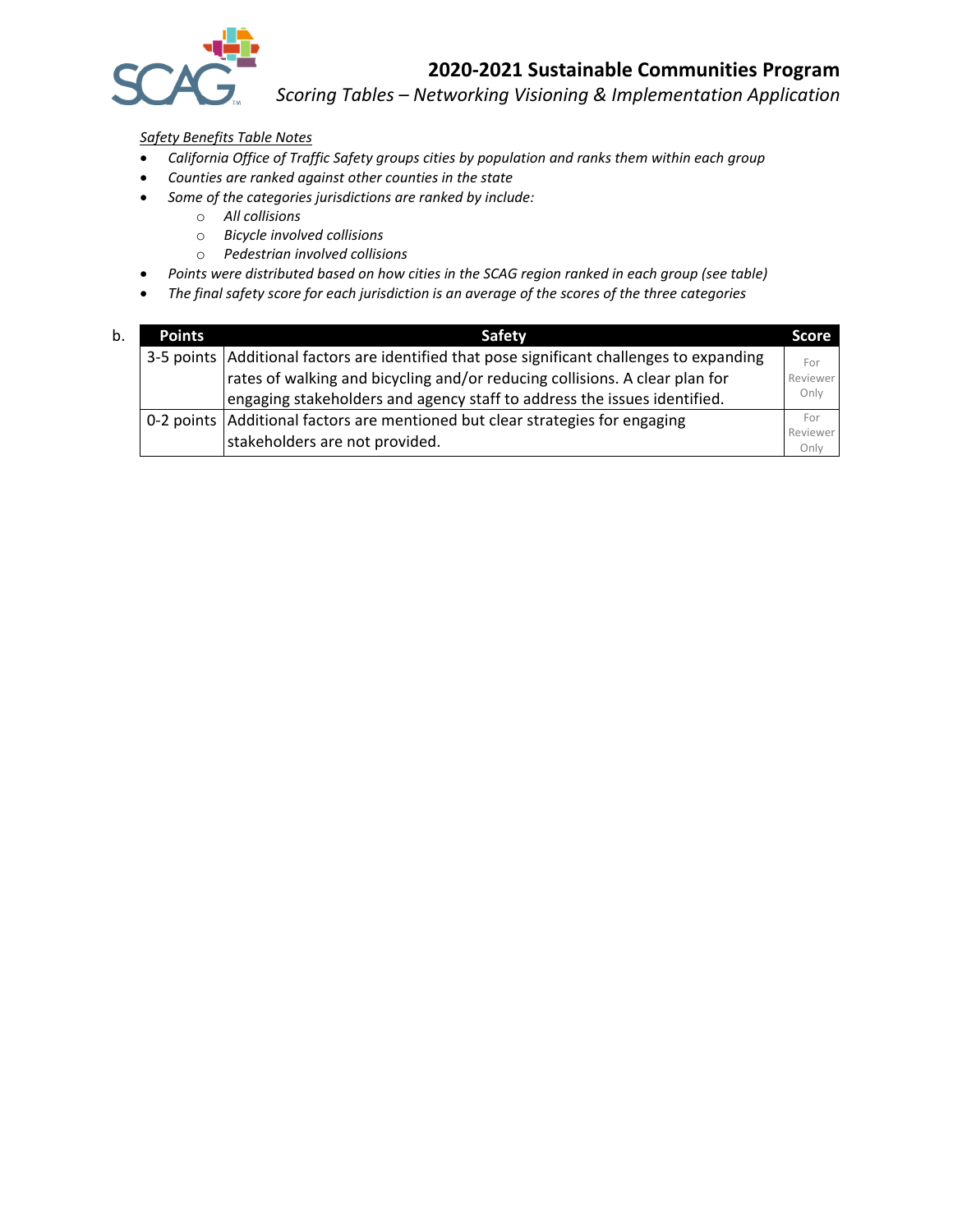

*Scoring Tables – Networking Visioning & Implementation Application*

# 3 | Disadvantaged Communities & Public Health

| a. | <b>Points</b> | <b>Public Health</b>                                 | <b>Score</b> |
|----|---------------|------------------------------------------------------|--------------|
|    | 5 points      | Score is equal to or below 25.                       | For          |
|    |               |                                                      | Reviewer     |
|    |               |                                                      | Only         |
|    | 3 points      | Score is equal to or less than 50, but more than 25. | For          |
|    |               |                                                      | Reviewer     |
|    |               |                                                      | Only         |
|    | 1 point       | Score is equal to or less than 75, but more than 50. | For          |
|    |               |                                                      | Reviewer     |
|    |               |                                                      | Only         |
|    | 0 points      | Score is greater than 75.                            | For          |
|    |               |                                                      | Reviewer     |
|    |               |                                                      | Onlv         |

| b. | <b>Points</b> | Disadvantaged Communities - Severity                                                                                                                                  | <b>Score</b>            |
|----|---------------|-----------------------------------------------------------------------------------------------------------------------------------------------------------------------|-------------------------|
|    | 5 points      | The project is entirely within an Environmental Justice Area, a Community of<br>Concern, and an SB 535 Disadvantaged Area or within a Native American Tribal<br>Land. | For<br>Reviewer<br>Only |
|    | 4 points      | The project is entirely within an Environmental Justice Area, Community of<br>Concern, or SB 535 Disadvantaged Area and partially in the others.                      | For<br>Reviewer<br>Only |
|    | 3 points      | The project is partially within an Environmental Justice Area, a Community of<br>Concern, and an SB 535 Disadvantaged Area.                                           | For<br>Reviewer<br>Only |
|    | 2 points      | The project is partially within two of the three: Environmental Justice Area,<br>Community of Concern, or SB 535 Disadvantaged Area.                                  | For<br>Reviewer<br>Only |
|    | 1 point       | The project is partially within an Environmental Justice Area, Community of<br>Concern, or SB 535 Disadvantaged Area.                                                 | For<br>Reviewer<br>Only |
|    | 0 points      | The project is not within an Environmental Justice Area, Community of<br>Concern, or SB 535 Disadvantaged Area.                                                       | For<br>Reviewer<br>Only |

| C. | <b>Points</b> | Disadvantaged Communities - Direct Benefit                                             | <b>Score</b>     |
|----|---------------|----------------------------------------------------------------------------------------|------------------|
|    | 5 points      | The project will clearly benefit members of a Disadvantaged Community and              | For              |
|    |               | improves health outcomes. Applicant has provided clear and implementable               | Reviewer         |
|    |               | anti-displacement strategies.                                                          | Only             |
|    |               | 3-4 points   The project will clearly benefit members of a Disadvantaged Community AND | For              |
|    |               | improve health outcomes.                                                               | Reviewer<br>Only |
|    |               | 1-2 points The project will clearly benefit members of a Disadvantaged Community OR    | For              |
|    |               | will clearly improve health outcomes.                                                  | Reviewer<br>Only |
|    | 0 points      | The project will not benefit a Disadvantaged Community or improve health               | For              |
|    |               | outcomes.                                                                              | Reviewer         |
|    |               |                                                                                        | Onlv             |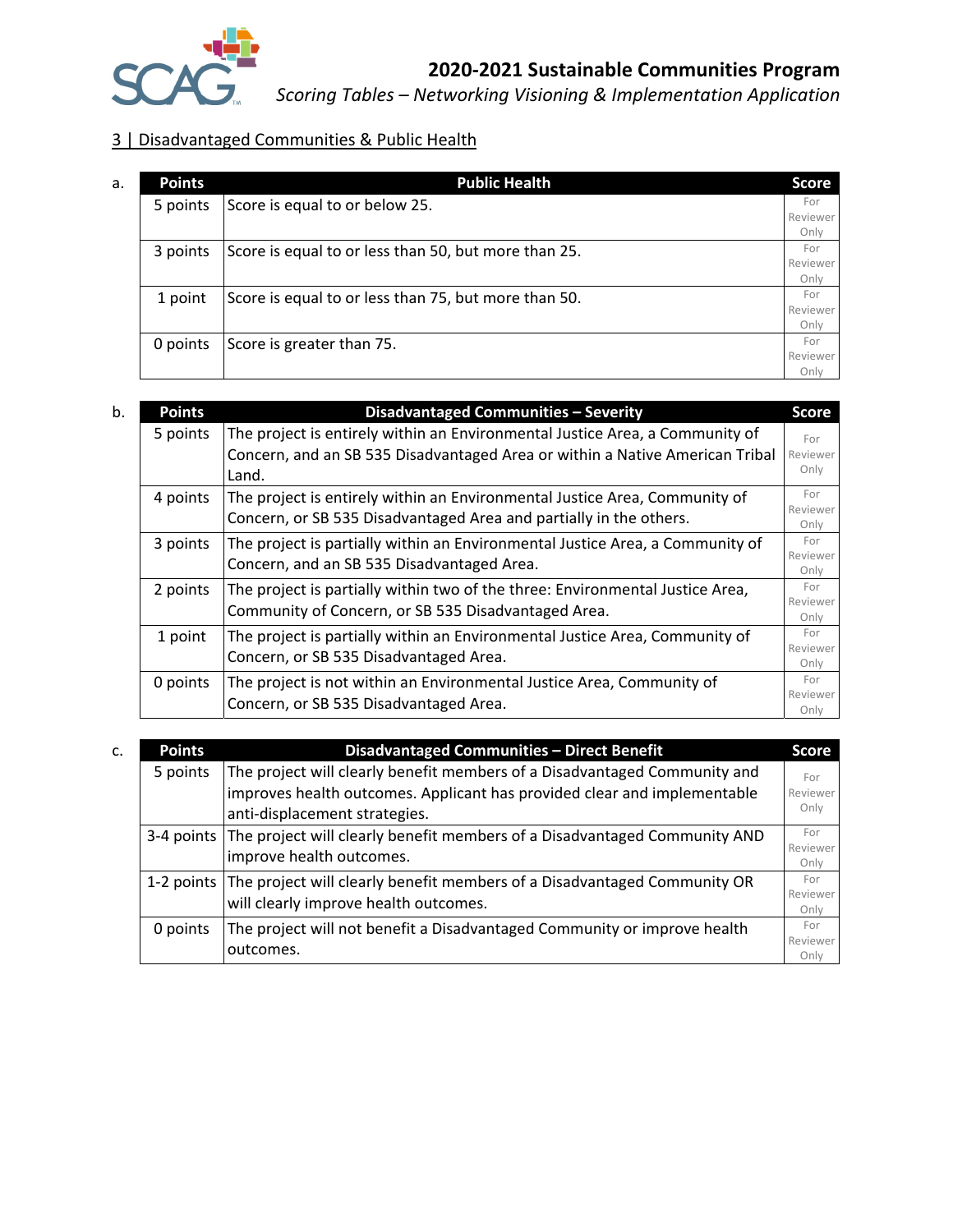

#### **C. Desired Outcomes**

## 1 | Safety Strategies

| a. | <b>Points</b> | Safety                                                                                                                                                                                                                                             | <b>Score</b>            |
|----|---------------|----------------------------------------------------------------------------------------------------------------------------------------------------------------------------------------------------------------------------------------------------|-------------------------|
|    |               | 3-5 points Approach is clear and comprehensive. Illustrates data-based methodology for<br>identifying and targeting collision "hot spots" and measuring and evaluating<br>safety and prioritizing educational and engagement programs. A letter of | For<br>Reviewer<br>Only |
|    |               | support from a supporting agency is provided detailing commitment.                                                                                                                                                                                 |                         |
|    |               | 0-2 points Approach is feasible but lacks a data driven approach for identifying collision                                                                                                                                                         | For                     |
|    |               | "hot spots" and evaluating safety outcomes" and/or informing targeted                                                                                                                                                                              | Reviewer                |
|    |               | educational programs. No partnership with a supporting agency.                                                                                                                                                                                     | Only                    |

#### 2 | Public Health Strategies

| a. | <b>Points</b> | <b>Public Health</b>                                                                                                                                                                                                                                                      | <b>Score</b>            |
|----|---------------|---------------------------------------------------------------------------------------------------------------------------------------------------------------------------------------------------------------------------------------------------------------------------|-------------------------|
|    |               | 3-5 points Approach is clear and comprehensive and describes tools and strategies that<br>will be used to evaluate and prioritize health outcomes. A letter of support a<br>from public health partner is provided detailing how the partner will support<br>the project. | For<br>Reviewer<br>Only |
|    |               | 0-2 points   Approach is not clear and/or comprehensive, tools and strategies are not<br>clearly defined. Lacks a letter of support from a public health partner.                                                                                                         | For<br>Reviewer<br>Only |

#### 3 | Community Engagement Strategies

| a. | <b>Points</b> | <b>Public Participation</b>                                                                                                  | <b>Score</b>            |
|----|---------------|------------------------------------------------------------------------------------------------------------------------------|-------------------------|
|    |               | 4-5 points   Project includes robust and innovative outreach strategies that will engage<br>identified targeted audience.    | For<br>Reviewer<br>Only |
|    |               | 2-3 points   Project includes sufficient outreach and includes outreach strategies to reach<br>identified targeted audience. | For<br>Reviewer<br>Only |
|    |               | 0-1 point   Project includes minimal or limited outreach strategies.                                                         | For<br>Reviewer<br>Onlv |

#### 4 | Project Outcomes & Scope of Work

| a. | <b>Points</b> | <b>Desired Outcomes</b>                                                                    | <b>Score</b>    |
|----|---------------|--------------------------------------------------------------------------------------------|-----------------|
|    |               | 3-5 points   Applicant identifies desired outcomes, goals, and objectives that meet the    | For<br>Reviewer |
|    |               | needs of the community and are achievable within a reasonable timeframe.                   | Only            |
|    |               | 0-2 points   Applicant identifies the desired outcomes, goals, and objectives but does not | For             |
|    |               | tie them to the needs of the community or they are inappropriate for the                   | Reviewer        |
|    |               | context of the project.                                                                    | Only            |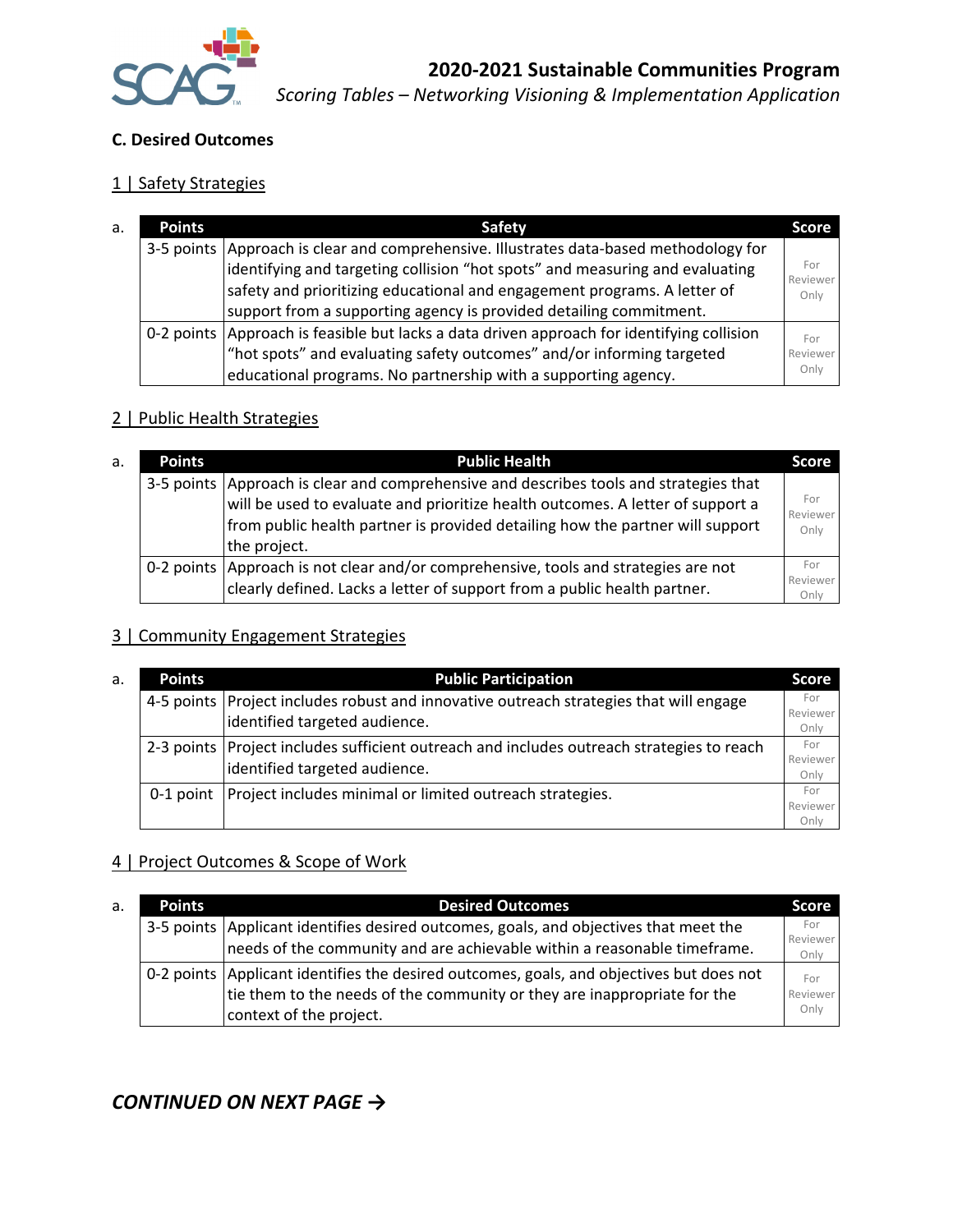

*Scoring Tables – Networking Visioning & Implementation Application*

| b. | <b>Points</b>       | <b>Scope of Work</b>                                                                                                                                                                                          | <b>Score</b>            |
|----|---------------------|---------------------------------------------------------------------------------------------------------------------------------------------------------------------------------------------------------------|-------------------------|
|    | $11 - 15$<br>points | Applicant identifies reasonable tasks to achieve the stated desired outcomes,<br>goals, and objectives. Tasks clearly link to well thought out safety, public<br>health, and community engagement strategies. | For<br>Reviewer<br>Only |
|    | $6 - 10$<br>points  | Applicant identifies reasonable tasks to achieve the stated desired outcomes,<br>goals, and objectives.                                                                                                       | For<br>Reviewer<br>Only |
|    |                     | 0-5 points Applicant identifies tasks but they are not appropriate or realistic for<br>completing the project with the proposed budget.                                                                       | For<br>Reviewer<br>Only |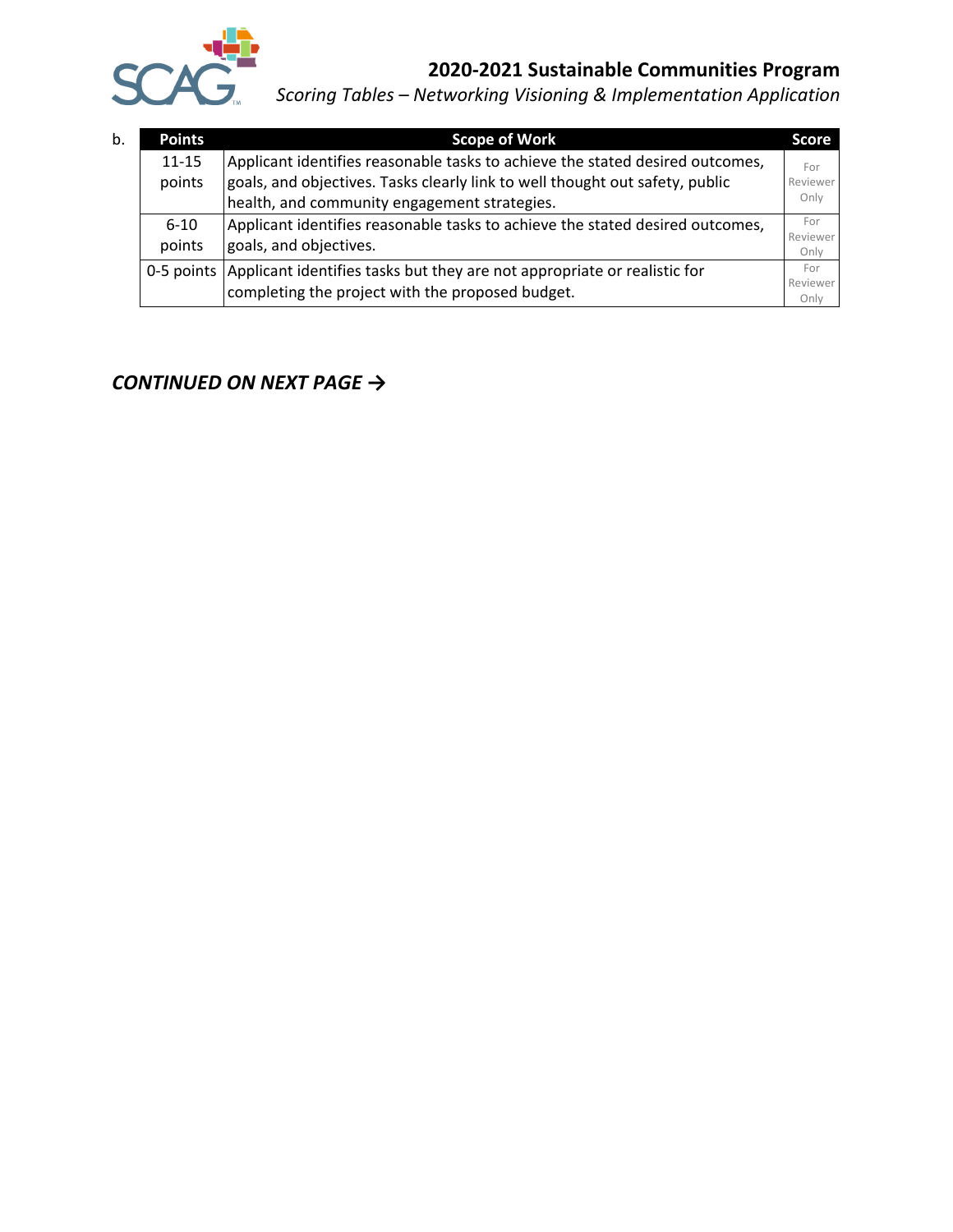

## **D. Partnerships & Engagement**

# 1 | Cost Effectiveness

| <b>Points</b> | <b>Cost Effectiveness</b>                                                                 | <b>Score</b>    |
|---------------|-------------------------------------------------------------------------------------------|-----------------|
|               | 3-5 points Applicant identifies existing methodologies/tools/templates to be included in  |                 |
|               | the project and clearly describes how they will be incorporated into project.             | For<br>Reviewer |
|               | Alternatively, applicant clearly defines method and approach for ensuring                 | Only            |
|               | project results in multi-jurisdictional impact.                                           |                 |
|               | 0-2 points Project identifies existing methodologies/tools/templates but fails to clearly |                 |
|               | $ $ describe how they will be incorporated into the project. Applicant provides           | For<br>Reviewer |
|               | limited or no evidence to support that the project will have multi-jurisdictional         | Only            |
|               | impacts.                                                                                  |                 |

## 2 | Commitments, Partnerships & Leveraging

| a. | <b>Points</b> | <b>Commitment</b>                                                                        | <b>Score</b>     |
|----|---------------|------------------------------------------------------------------------------------------|------------------|
|    | 5 points      | The applicant has provided letters of commitment for the project from diverse            | For              |
|    |               | stakeholders and clearly outlines the types of activities each stakeholder will          | Reviewer         |
|    |               | undertake to support the project.                                                        | Only             |
|    |               | 3-4 points The applicant has provided letters of commitment for the project and they     | For              |
|    |               | somewhat outline the types of activities each stakeholder will undertake to              | Reviewer         |
|    |               | support the project.                                                                     | Only             |
|    |               | 1-2 points The applicant has provided letters of support for the project and they do not | For              |
|    |               | outline any level of commitment.                                                         | Reviewer<br>Only |
|    | 0 points      | The applicant has not provided any letters of commitment.                                | For              |
|    |               |                                                                                          | Reviewer         |
|    |               |                                                                                          | Onlv             |

| b. | <b>Points</b> | <b>Partnership Leveraging</b>                                                                                                                                                                                                                     |                         |
|----|---------------|---------------------------------------------------------------------------------------------------------------------------------------------------------------------------------------------------------------------------------------------------|-------------------------|
|    | 5 points      | Letters of commitment outline exceptional participation by agencies that will<br>inform and support the project, including staff time and other resources.<br>Compensation has been included in the Budget for non-governmental<br>organizations. | For<br>Reviewer<br>Only |
|    |               | 3-4 points Letters of commitment outline sufficient participation by agencies to support<br>and inform the project.                                                                                                                               | For<br>Reviewer<br>Only |
|    |               | 1-2 points Letters provide only vague commitments to support the project.                                                                                                                                                                         | For<br>Reviewer<br>Only |
|    | 0 points      | The applicant has not provided any letters of commitment.                                                                                                                                                                                         | For<br>Reviewer<br>Only |